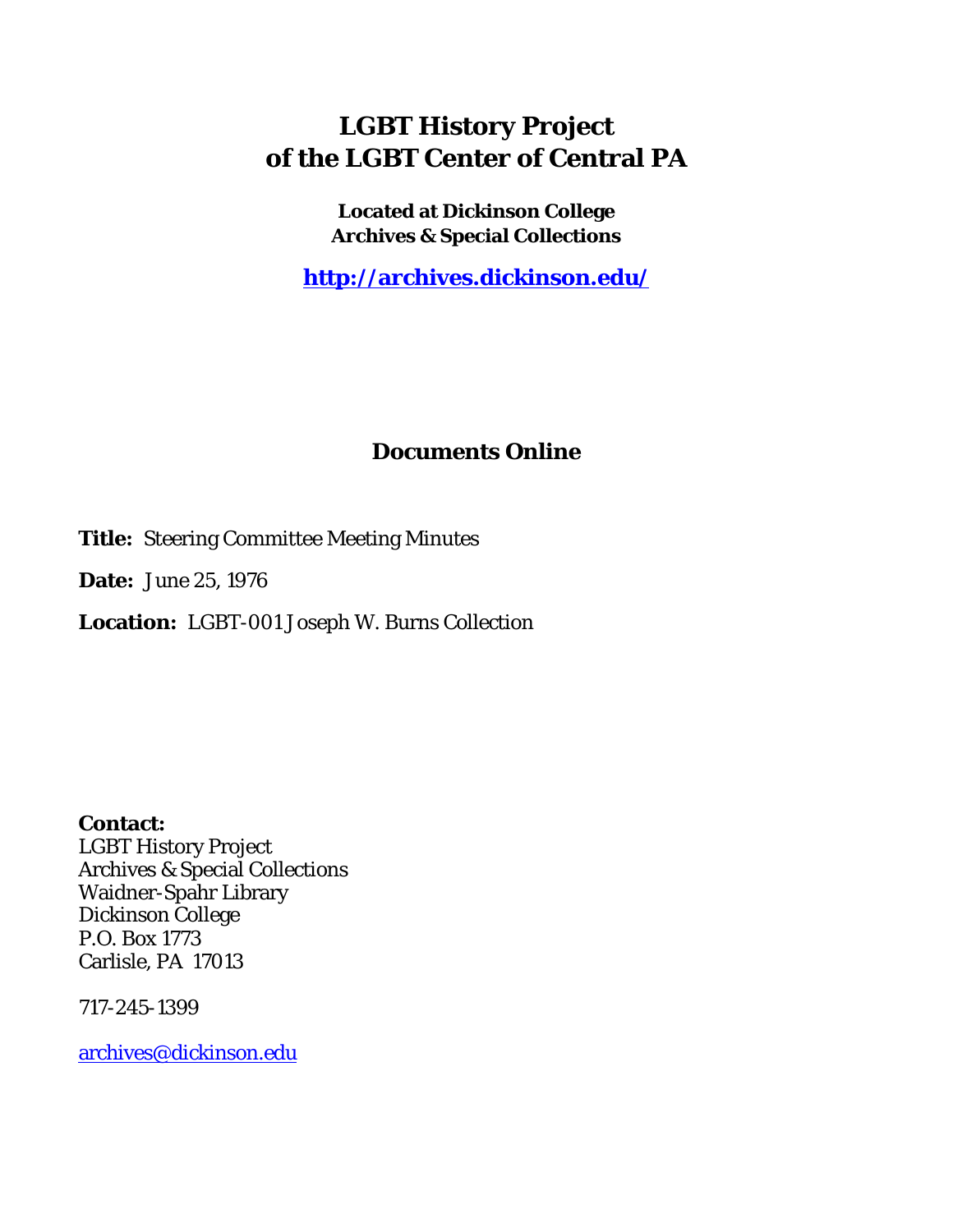# GOVERNOR'S COUNCIL FOR SEXUAL MINORITIES STEERING COMMITTEE

# Minutes Meeting of June 25, 1976

Attendance: Tony Silvestre, chairing; Sam Deetz, Randy Forester, Frances Hanckel, Walter Lear, Dolly Shuster

A. Council Policy Regarding Multiple Committee Memberships

Unanimously agreed to recommend to the Council that the Council's policy be amended to make clear that the limit of two committees per person without special Council approval applied:

- 1. to Steering Committee memberships
- 2. to Departmental committee memberships
- 3. to persons not members of the Council
- 4. to future committee appointments (that is, currently approved committee memberships not conforming to the Council's policy would not be affected by this policy clarification)

### B. Annual Organization of the Council

Unanimously agreed to recommend to the Council that in view of the annual appointment of some Council members, each year at the second meeting of the Council following the annual appointments, the Council should elect the members of the Steering Committee and approve the members of the other Council committees, and that the Council's chairperson appoint the Council's appointive officers. In other words, the term of all Council officers are for one year and the Council would organize itself annually.

C. Additional Committee Members

Resumes on three persons were distributed and the following actions taken: Joseph W. Burns: approved for Community Affairs; approved for Finance, provided attendance at meetings is not <sup>a</sup> problem - Sam to check with him;

Jeanne H. Koelle: approved for Legislation provided active participation is not <sup>a</sup> problem - Sam to check with her;

Elizabeth Coffee: approved for Special Minority Concerns

As the Council did not consider the three persons designated by Tony to convene the Task Force for Special Minority Concerns, approved as members of this Task Force:

> Chris Poorman Dennis Rubini Lisa White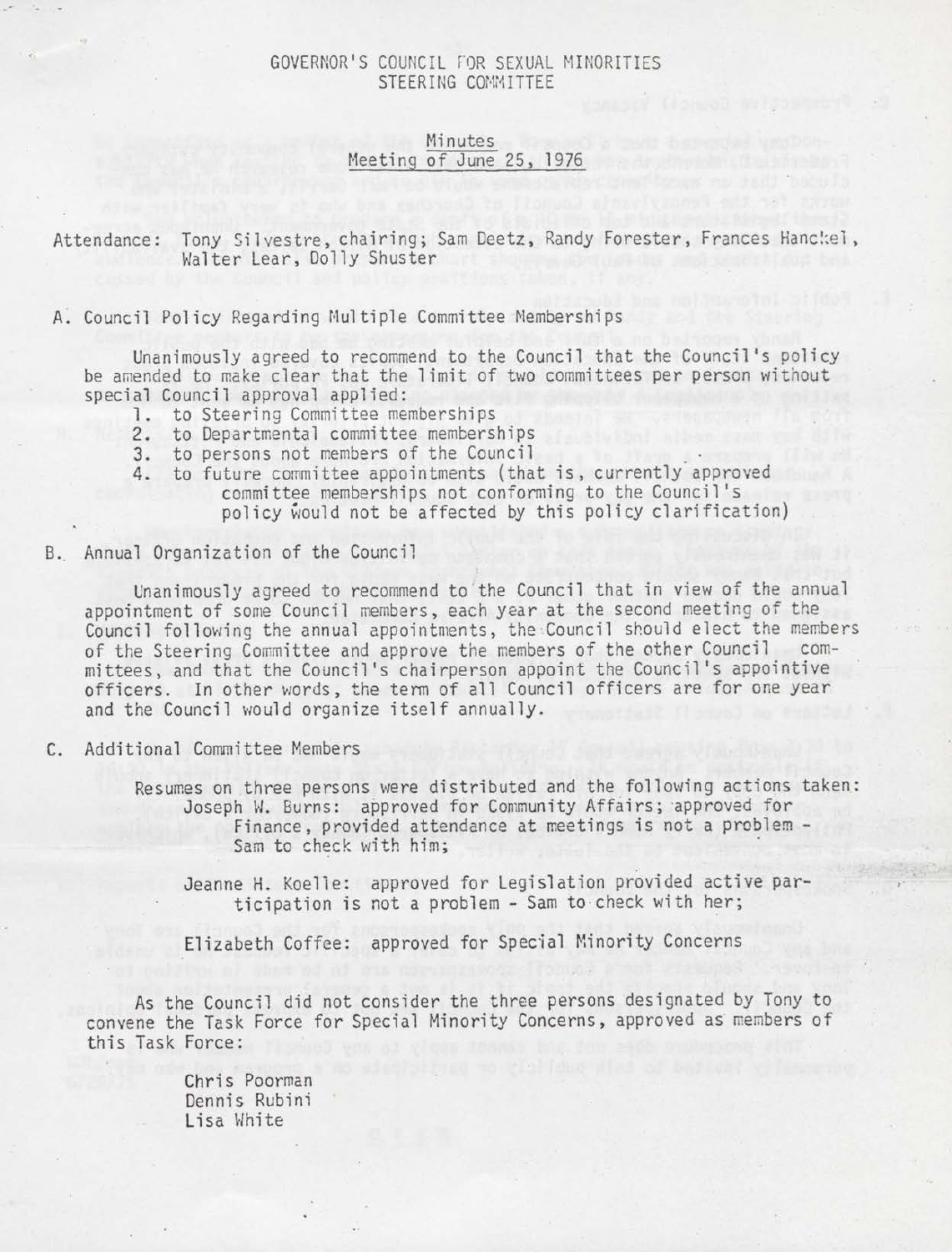#### D. Prospective Council Vacancy

Tony reported that <sup>a</sup> Council member in the general community category, Frederick D. Morris,was resigning, and that after some research he has concluded that an excellent replacement would be Paul Gerris, <sup>a</sup> minister who works for the Pennsylvania Council of Churches and who is very familiar with State legislators and top officials of the State government. Unanimous agreement that Tony should bring to the attention of Milton Berkes, the availability and qualifications of Paul Gerris.

## E. Public Inforamtion and Education

Randy reported on <sup>a</sup> full and helpful meeting he had with the public relations staff of the Education Department; topics covered included press releases, presss conferences, Council literature and PR policy. He is setting up <sup>a</sup> newspaper clipping file and requests clippings be sent to him. from all newspapers. He intends to give highest priority to briefing meetings with key mass media individuals in Harrisburg, Philadelphia and Pittsburgh. He will prepare <sup>a</sup> draft of <sup>a</sup> basic information brochure about the Council. <sup>A</sup> handbook for Council members would also be desirable. He will prepare <sup>a</sup> press release for the gay press on each Council meeting.

In discussing the role of the Public Information and Education Officer, it was unanimously agreed that <sup>a</sup> complete definition might not yet be possible but that Randy should concentrate on the mass media for the present and that Tony would decide whether other PI & <sup>E</sup> tasks that needed to be done were best assigned to him or to the Community Affairs Committee.

Unanimously agreed that no Council member would issue <sup>a</sup> press release without the specific approval of Randy.

# F. Letters on Council Stationery

Unanimously agreed that Council stationery would not be given to any Council member. Anyone wishing to have a letter on Council stationery should send the copy to Tony for his review or discuss it with him by phone. If he approves, the letter would be typed in Harrisburg (Governor's Office), Philadelphia (Barry Kohn's office) or Pittsburgh (Randy's office), whicnever is most convenient to the letter writer. The Strange Reserve in

# G. Spokespersons for the Council

Unanimously agreed that the only spokespersons for the Council are Tony and any Council member he may assign to cover <sup>a</sup> specific request he is unable to cover. Requests for <sup>a</sup> Council spokesperson are to be made in writing to Tony and should specify the topic if it is not <sup>a</sup> general presentation about . the Council. Spokespersons for the Council are not to express personal opinions.

This procedure does not and cannot apply to any Council member who is personally invited to talk publicly or participate on <sup>a</sup> program and who may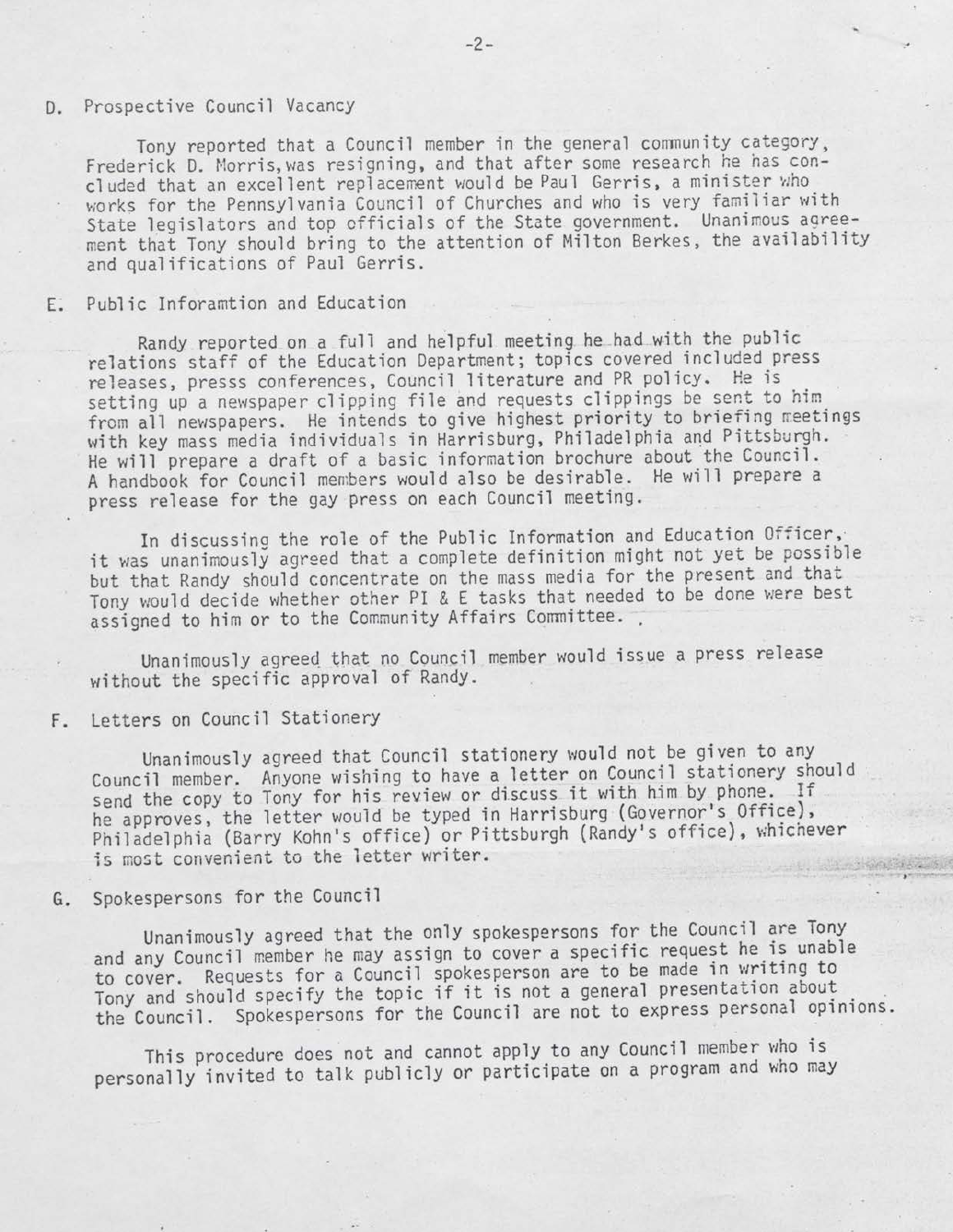be identified as <sup>a</sup> member of the Council. Tony will have <sup>a</sup> special responsibility when invited to speak, to distinguish between invitations to him as the Council's chairperson and to him in some other capacity.

Sam volunteered to prepare <sup>a</sup> draft of <sup>a</sup> <sup>10</sup> to <sup>15</sup> mirutetalk about the Council for <sup>a</sup> typical straight (not particularly informed or sympathetic) audience. He will also prepare <sup>a</sup> chart showing the issues and topics discussed by the Council and policy positions taken, if any.

Tony indicated he would like to rely mainly on Randy and the Steering Committee members to be spokespersons for the Council.

Unanimously agreed that the Council should not accept an invitation to speak at the July <sup>4</sup> rally being planned by the July <sup>4</sup> Coalition.

H. Reports on Committees:

Frances, Sam, Walter and Dolly reported on the committees each has coordinating responsibility for.

The Legislation Committee has established <sup>a</sup> subcommittee on strategy. Barry Kohn has prepared <sup>a</sup> thoughtful letter on this topic. Because of the sluggish progress of the Welfare Department Committee, Walter was asked to discuss the situation with Milton Berkes.

I. Meeting Schedule

Unanimously agreed to hold meetings of the Steering Committee on Tuesday, July 13 at 11:30 AM (just prior to Council meeting) and on Friday,August <sup>20</sup> at <sup>1</sup> PM.

Unanimously agreed to schedule September 17 Council meeting from 7:30 to 10:30 in the Philadelphia State Office Building. It would be desirable if the Gay Community Center of Philadelphia would hold <sup>a</sup> reception and dance immediately following. Walter volunteered to look into this and further explore the possibility of this event also being <sup>a</sup> fund raiser for the Governor's Council.

H. Reports on Comnittees (continued)

WJL/cam 6/29/76

OVER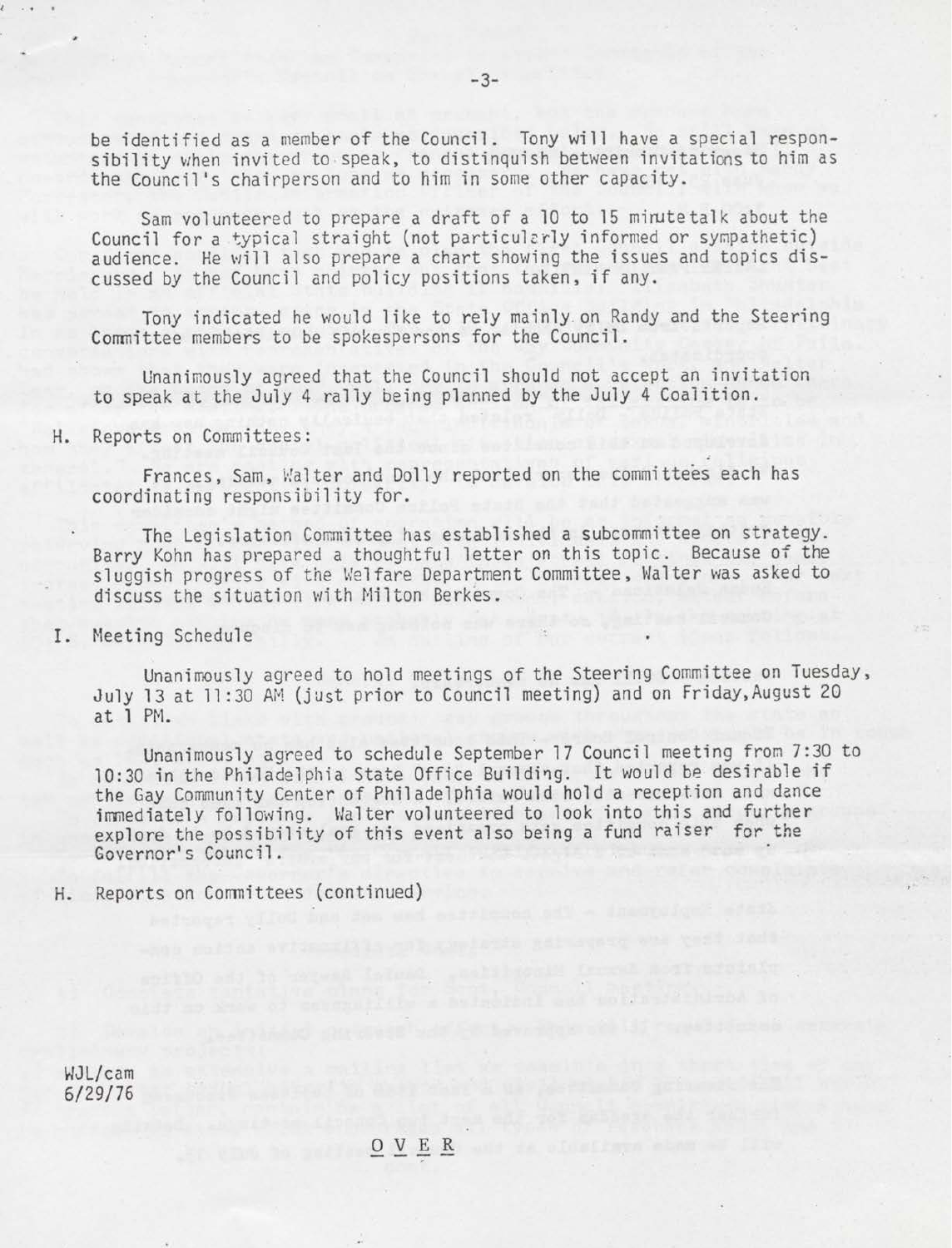Steering Committee Meeting June 25, 1976 1:00 P.M.

LATTES PAST OF MEETING

Reports from Dolly Shuster on the Council Committees which she coordinates.

State Police - Dolly related that basically nothing new has developed on this committee since the last Council meeting. We discussed the report from the last Council meeting. It was suggested that the State Police Committee might consider getting involved in the training of police officers.

Human Relations - The Committe has not met since the last Council meeting, so there was nothing new to discuss.

Justice - Still has no membership.

Liquor Control Board - This committee also has no membership. It was reported that several "gay" bars in the Philadelphia area have recently been raided, <sup>A</sup> suggestion was made that when this committee gets organized one goal should be to draw up some sort of a rights document for bar owners' information.

State Employment - The committee has met and Dolly reported that they are preparing strategy for affirmative action complaints from Sexual Minorities. Daniel Sawyer of the Office of Administration has indicated a willingness to work on this committee. It was approved by the Steering Committee.

The Steering Committee, as a last item of business discussed further the agendas for the next two Council meetings. Details will be made available at the Council meeting of July 13.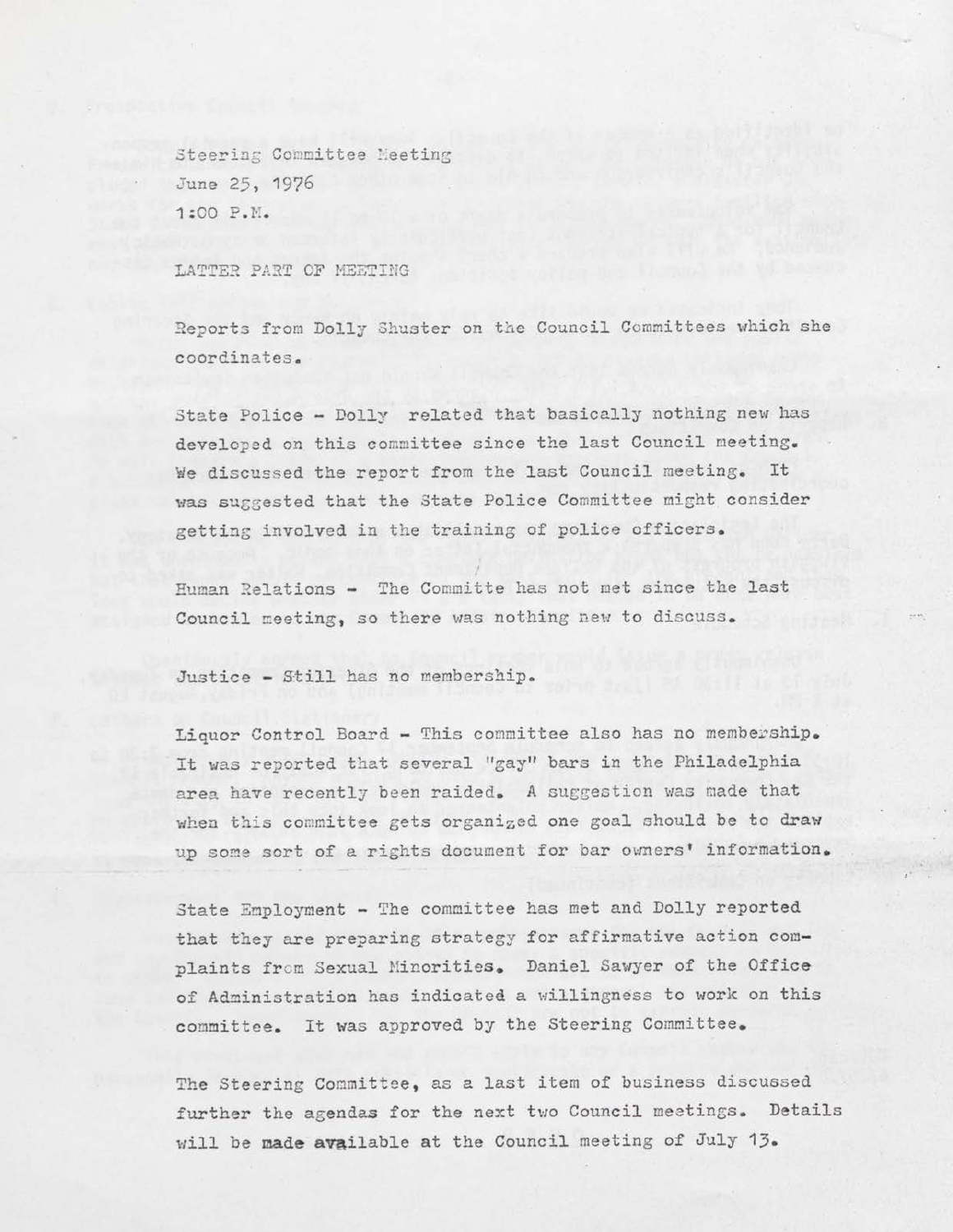July. 1976<br>First Report from the Community Relations Committee of the Governor's Council on Sexual Minorities

This committee is very small at present, but the members have ttee is very small at present, but the members have<br>and drawn up goals as described below. We still have no communicated and drawn up goals as described below. We solid have<br>volunteer to chair the group so Frances Hanckel, as convenor, will volunteer to chair the group so frances nancholy as confident with Randy<br>co-ordinate activities as long as necessary. We have met with Randy co-ordinate activities as fone as hecessary.<br>Porrester, the Public Information Officer of the Council, with whom we Forrester, the ruclic information officer of the

st specific task was to plan the first Council session outside Harrisburg. It had been pointed out that the formal meeting might best be held in an official State building if possible; Elisabeth Shuster an official State office Building in Philadelphia<br>to arrange space in the State Office Building in Philadelphia arrange space in the State Sillice Software for 17. Preliminary room as possible for vije to figures. Community Center of Phila. that they were interested in the the board of GCCP, will try to arrange a he board of GOOP, Will try to arrange a reception hance of er the meeting. The program bordion of the meeting<br>ous groups: how they affect individuals of sexual minorities and s groups: now they allect individuals of sexual minorities in rect the social-colluded situation of various religious Council's work, and Walter were interested in the Council's work, and Walter<br>f GOOP, will try to arrange a reception-dance there affiliates (i.e. Dignity, Integrity) to develop this program. G,

This committee's method of operation will be as informal as possible reserving most of cur time to meet with individuals and groups in the ty. We will have only perhaps three formal meetings per year, community. We will have only bernads three formal meetings bor your next meeting will be at the time of the next Coucil session, either before that evening meeting or more probably Sat. Sept. 18, in the morning at <sup>561</sup> S. U2ith St, in Philly. An outline of' our current ideas follows.

#### General Goals

To establish links with groups: gay groups throughout the state as well as additional state and national groups with whom we should be in touch such as NOW, ACLU, etc.

To establish links with individuals in or through those groups who can participate in various aspects of the Council's work.

To serve as a resource for the establishment of sexual minority groups in unorganized parts of the state.

To set up meetings for the Council outside Harrisburg.

To fulfill the Governor's directive to receive and refer complaints of discrimination or inadequate service.

#### Immediate Goals

1) Complete tentative plans for Sent, Council meeting.

2) Develop an initial outreach effort. This will require two separate preliminary projects:

a) prepare as extensive a mailing list as possible in a short time of gay a) prepare as extensive a mailing list as bossible in a short time of gay<br>groups, other sexual minority groups and civil rights groups of all sorts. groups, other sexual minority groups and civil rights groups of all softs.<br><sup>b)</sup> draft a letter, containing a list of all Council committees with a name to contact in each, which encourages all types of feedback about and

cont.